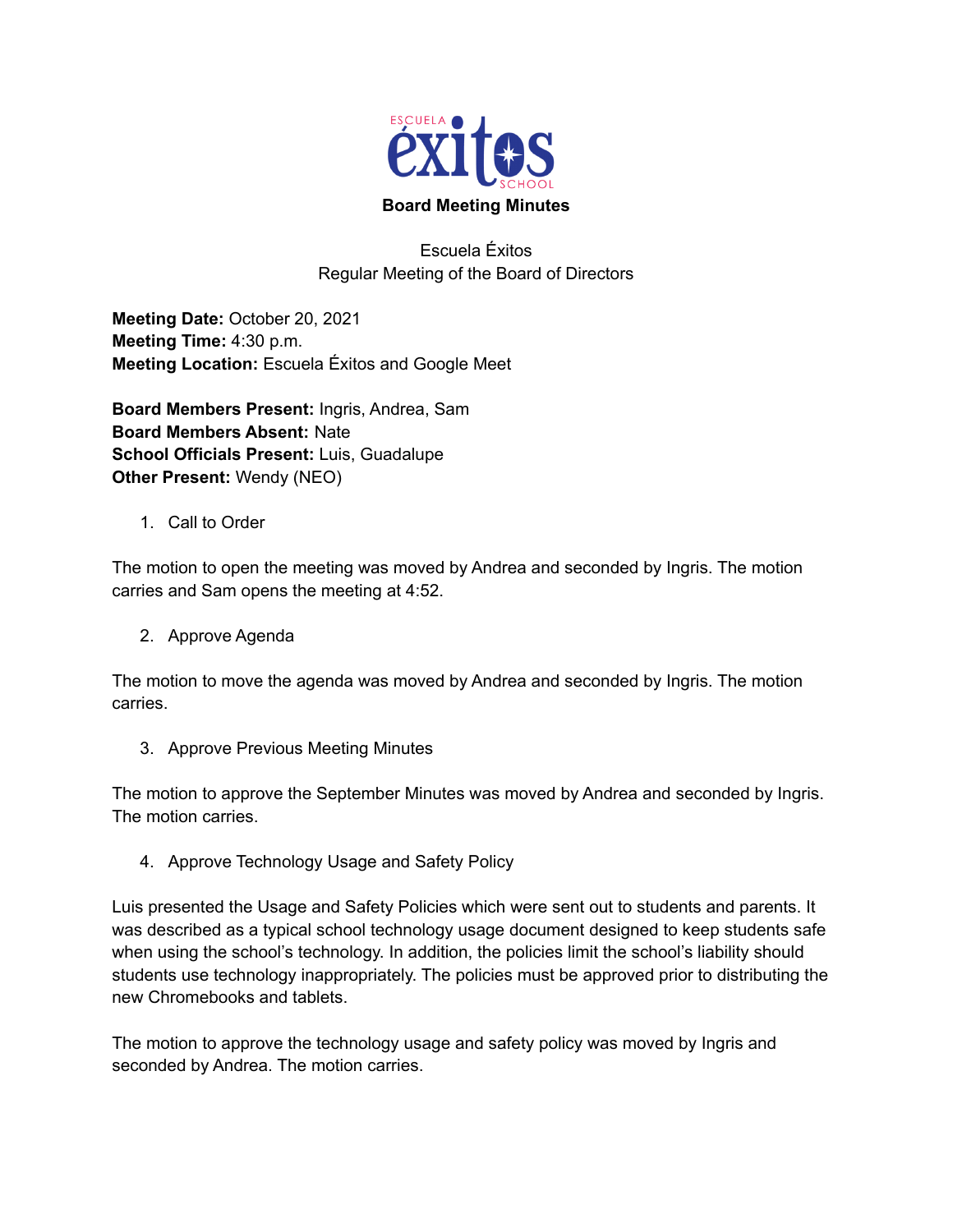## 5. Budget and Financial Update

Nick from Bergan KDV was not present today so Luis provided a brief update on the school's finances. Luis will be meeting with Nick tomorrow (10/21/21) to provide a mutual update on revenues and expenses. The budget was based on 98 students and EE has 111 students. As a result, the budget is healthy.

Sam asked if there was an update on the teachers receiving stipends for completing custodial duties. Luis is distributing and collecting timesheets for teachers who worked custodial duties after contracted hours.

## 6. Updates:

- Enrollment: EE now has 111 students (will soon have 113)
	- Transportation issues have been resolved, which was crucial for not losing families.
- Construction:
	- The wrong toilets were initially installed in K/1 (too small). These will be replaced with standard-sized toilets this weekend.
	- $\circ$  More painting and flooring will take place in the vacant wing of the building
	- The Occupancy Permit was received.
	- Playground: Luis anticipates the eventual construction of the playground.
- Staffing:
	- Luis hired a Custodian who will start work within two weeks.
	- Luis is interviewing two candidates for the 5/6th Grade Teacher position.
	- Two individuals have expressed interest in being on-call substitute teachers.
- Transportation:
	- Luis expressed transportation is going well and issues have been resolved.
		- EE keeps track of arrival times and shares the times with the transportation company.
- Board Training:
	- Sam expressed the importance of completing board training.
	- Luis and Wendy also stressed the importance of completing board training.
- 7. New Business

Sam's Business / Comments:

- It is very admirable that Luis has been teaching, however, he is very excited Luis will be able to focus his energy on being a full-time Principal.
- It is very admirable that teachers agreed to perform custodial duties, but he is very excited EE hired a Custodian.
- EE is looking to recruit and appoint a new board member to fill the vacant spot.